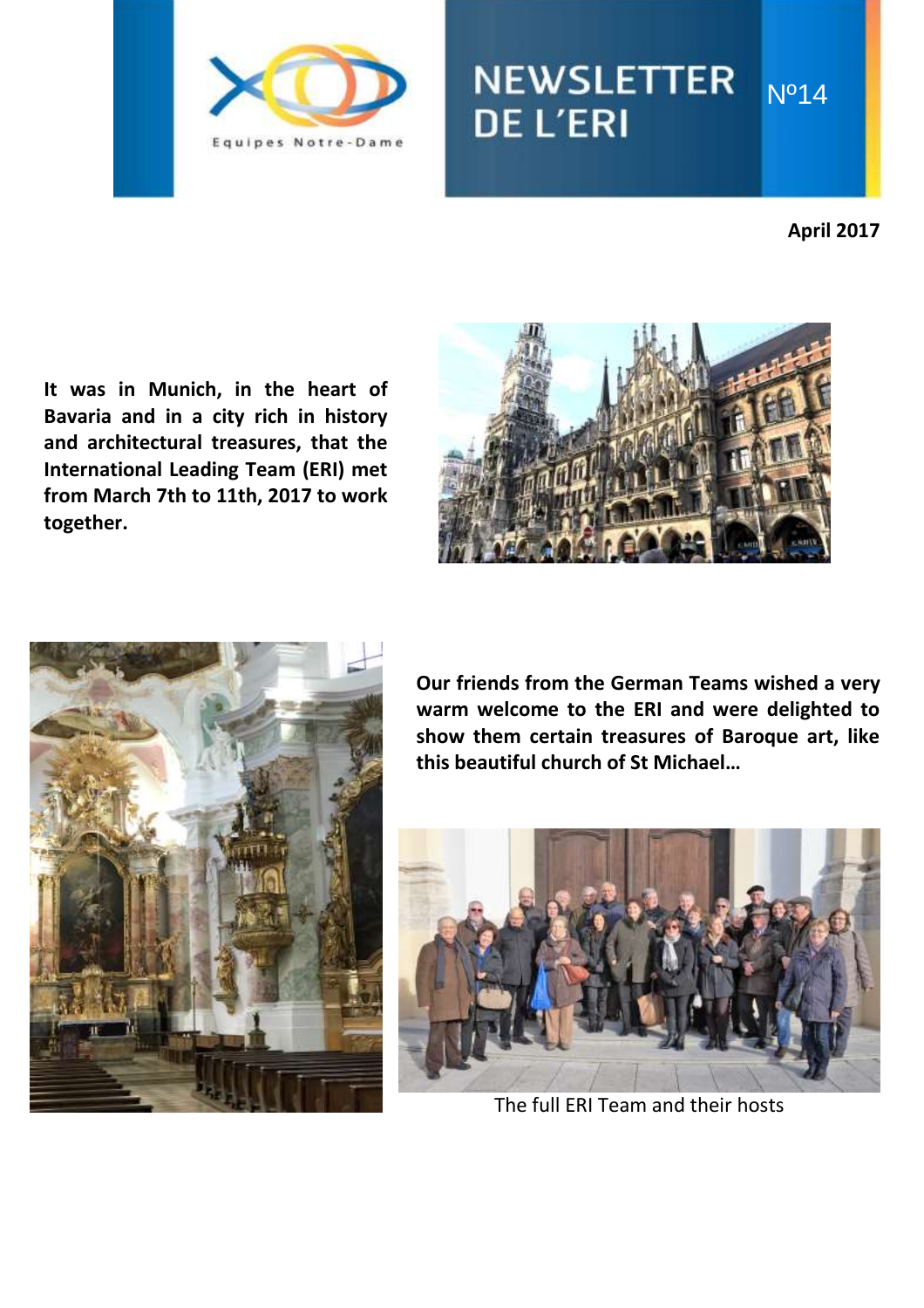# **Life of the Movement**

#### **Colloquium on Father Caffarel – Collège des Bernardins - Paris**

The preparation for the Colloquium continues within the framework of the progress of the Cause for the Canonisation of Father Caffarel. It will take place next December 8 & 9 and will be organised in **4 half-day sessions***: H. Caffarel, the Vocation of a Man of God; H. Caffarel, A Founder in the Church; H. Caffarel, A Master of Prayer and Spiritual Counsellor, H. Caffarel, A Prophet for Couples and Marriage.* These 4 topics will the subject of lectures, memos, round tables and projections of international clips.

**On December 8 at 7:30pm**, a mass presided over by Monsignor Eric de Moulin-Beaufort, Auxiliary Bishop of Paris, will enable the commemoration of the 70<sup>th</sup> anniversary of promulgation of the Charter of the Teams of Our Lady in the Church of St Augustin, Paris, Father Caffarel's parish.

**On December 10**, a pilgrimage to Troussures for the international correspondents of The Friends of Father Caffarel and members of the International College will bring the Colloquium to a close.

#### **Orientations for the next 2 years**

**2016/17** - Couples: Announce the Joy of Love in the Family (*Amoris Laetitia*)

**Orientation**: Respond to the Challenges of Marriage and the Family

**2017/18** – Couples: Renew the Alliance with the strength of the Spirit

**Orientation**: Prepare the Way of the Lord (Is 40:3)

# **Information on Work in Progress or Completed Work**

**Satellite Teams:** *Work presented by Clarita & Edgardo Bernal*

**"Spirituality & Sexuality" Booklets**: the entire ERI recognises the fact that they are well thought out, accessible and well adapted to the expectations of numerous Team members. Their translation is underway and they will be distributed at the College.

**Pedagogy Team**: the following booklets are finished and will be distributed at Florianopolis: Listening to the Word – The Annual Retreat – The Rule of Life.

**Reflection & Research Team**: the database is finished. Every SR will send the necessary updates on an annual basis to the International Secretariat in Paris, who are in charge of ensuring the updating and maintenance of the database.

An analysis of **Piloting in the world**: the enquiry reveal great diversity in the practices of piloting. A rather general framework document will be put together shortly. The aim is not to give an all-inclusive manual about Piloting for everyone, but rather to specify certain general orientations.

**Christian Formation/Training**: the writing of 7 of the 8 "domains" has been completed. Their translation is underway, but will take a bit of time, since finding translators remains problematic ...

#### **Spiritual Counsellors & Chaplains**

This document, prepared by Amaya & José-Antonio Marcén, took into account the very rich contributions of numerous SR & RR and is the fruit of intense reflection led by the ERI. Its definitive version was adopted and will be translated into the 5 languages, so that it can be distributed to all participants at the July College.

#### **Liaison Couple Guide**

The definitive version of the Guide, prepared by Françoise & Rémi Gaussel, was approved by the ERI. It will be translated into the 5 languages and will be distributed to all participants at the July College.

#### **Study Topic for Older Teams**

Graça & Roberto Rocha presented the outline of this topic that is in the process of being written.

#### **Study Topic for 2017-2018**

This topic, written by the Spain SR, was validated by the ERI and was distributed to SR/RR, who can translate it and have it formatted for printing and distribution as of now.